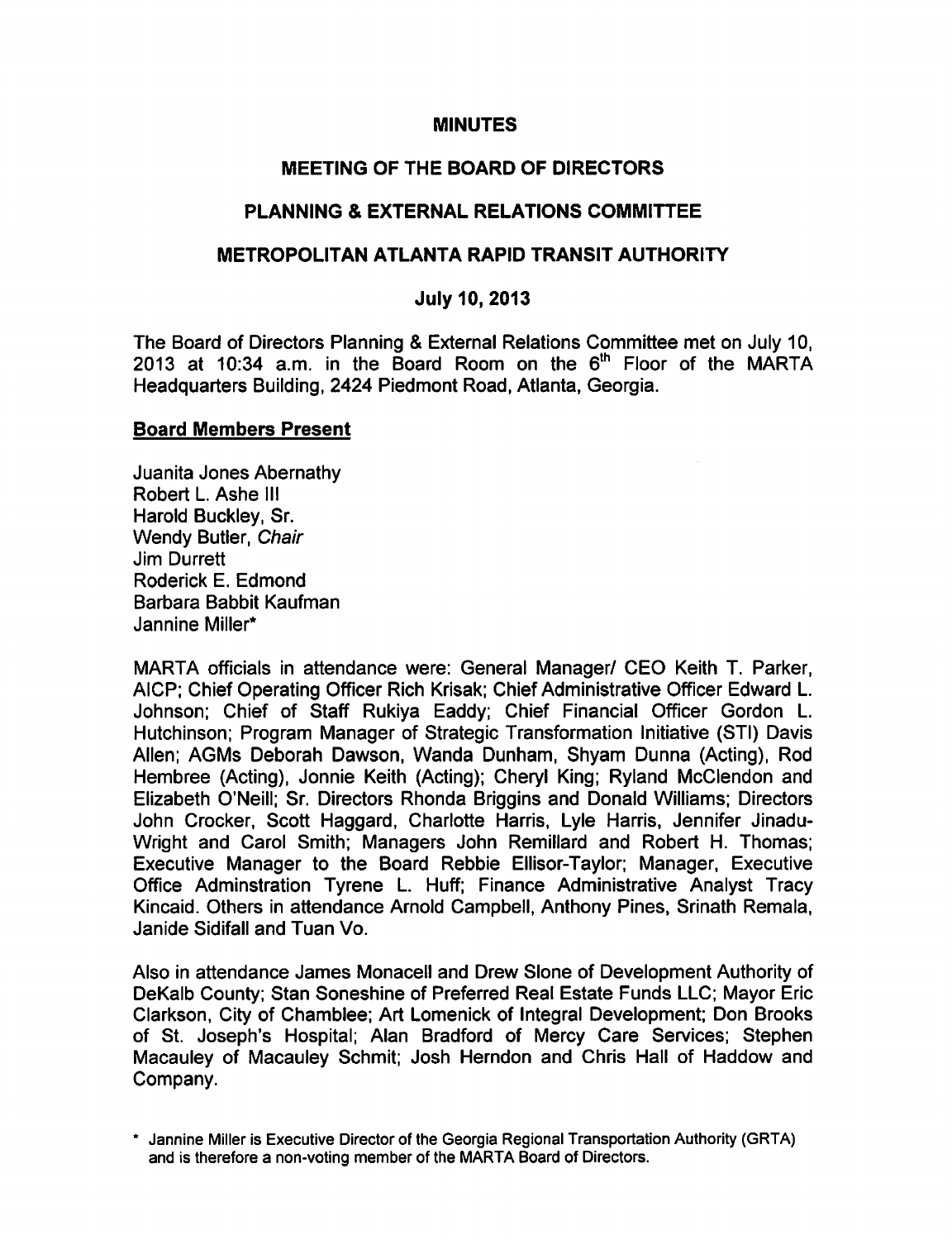# Approval of the June 10, 2013 Planning & External Relations Committee Meeting Minutes

On motion by Mr. Buckley seconded by Dr. Edmond, the minutes were unanimously approved by a vote of 5 to 0, with 5 members present.

# Resolution Approving an Easement to the Atlanta Gas Light Company for Gas Pipe Through MARTA Parcel C1175G at Avondale Station

Mr. Remillard presented this resolution for Board of Directors' approval authorizing the General Manager/CEO or his delegate to approve the conveyance of an easement to the Atlanta Gas Light Company for a 24-inch gas pipe through MARTA Parcel C1175G at Avondale Station.

On motion by Mr. Durrett seconded by Mr. Ashe, the resolution was unanimously approved by a vote of  $5$  to 0, with  $5$  members present.

# Briefing - MARTA Customer Code of Conduct Policy for Nuisance Behavior

Mrs. O'Neill and Mrs. McClendon briefed the Committee on the MARTA Customer Code of Conduct Policy for Nuisance Behavior.

### Customer Code of Conduct Objectives

- Educate and inform employees and customers about the updated policy
- Improve service delivery by creating a positive transit experience
- Reaffirm MARTA's commitment to its customers and employees by curtailing undesirable behavior on the system
- Attract new customers as well as increase the frequency of existing ridership on our system
- Strengthen the overall image of MARTA

### Suspensions for Criminal Offenses

- O.C.G.A. 16-12-120 codifies criminal behavior on transit
- Currently, offenders are either arrested or given a citation to appear in court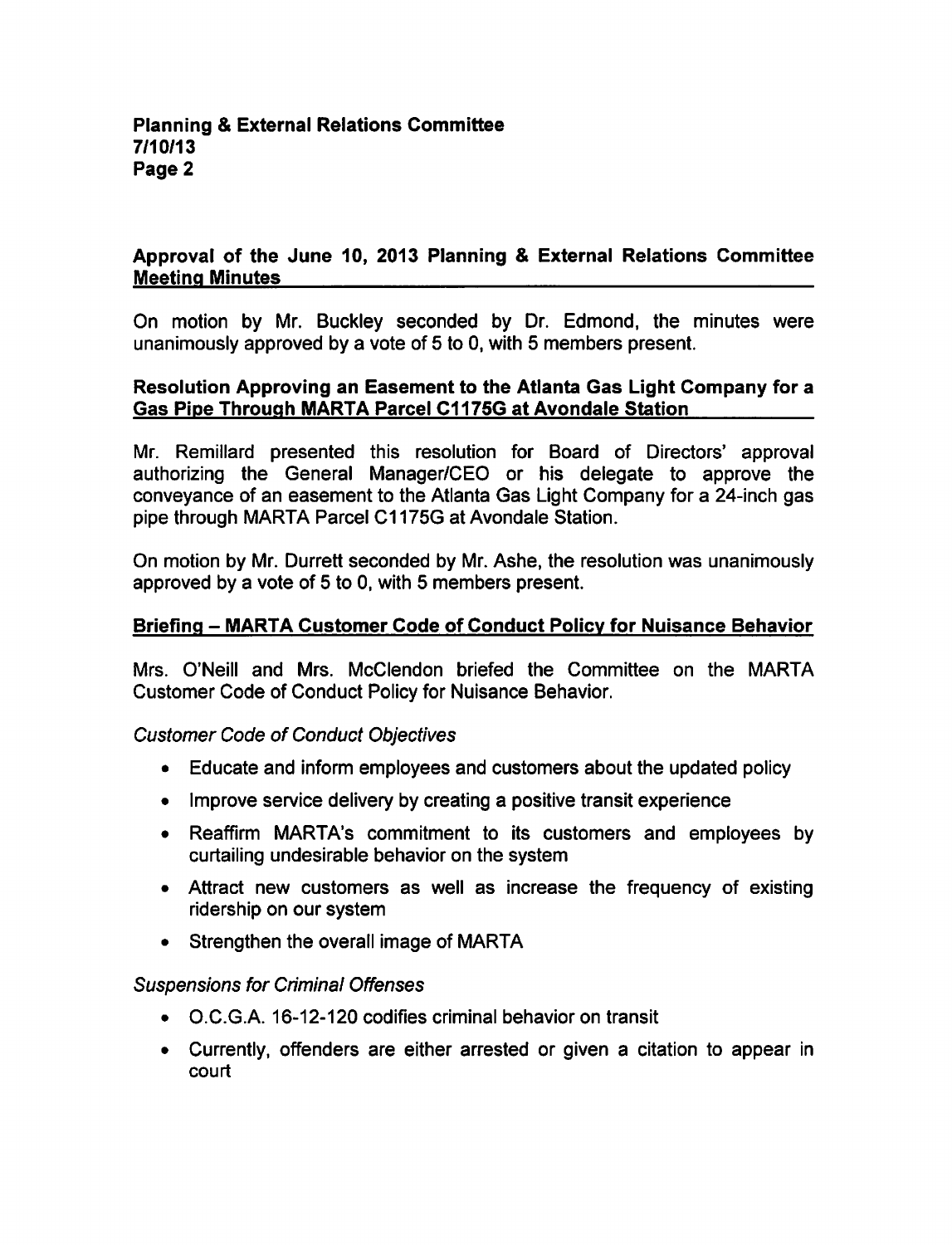Criminal offenses include eating on buses and trains, unlawful weapons possession, smoking, open alcohol containers, littering, panhandling and soliciting, fare evasion

# Suspensions for Nuisance Behavior

- Code of Conduct sets out nuisance offenses that will warrant temporary suspensions from the system
- Nuisance behaviors include: acts that interfere with the patrons enjoying a safe, secure ride, loud, profane conservations, occupying disabled seating, roller blading on trains or in stations

# Suspension Guidelines

- Suspension notices will be given by MARTA Police only initially
- Criminal offenses warrant immediate removal for 12 hours
- Suspensions may be effective immediately or may state an effective date
- $\bullet$  Suspensions may be conditional  $-$  limited use of system for school or employment
- Suspension notices will contain the appeal procedure:
	- MARTA Police will administer and coordinate the appeal process which will include a suspension review panel
	- Suspensions will be stayed pending appeal except for felony **behaviors**
- Length of suspensions range from seven (7) days to one (1) year
- Violating suspension results in an additional 30-day suspension

# Code of Conduct Marketing Communications Campaign

- Campaign Strategy & Messaging  $-$  "Ride with Respect"
- Raising the Standard of Acceptable Behavior
	- general promotional message focused on MARTA's Quality of Service (QOS)  $-$  in addition to this policy the other initiatives that fall under QOS are service restoration, secret shopper program and security enhancements (security cameras on buses and trains, increased police visibility and MARTA's "See & Say" app)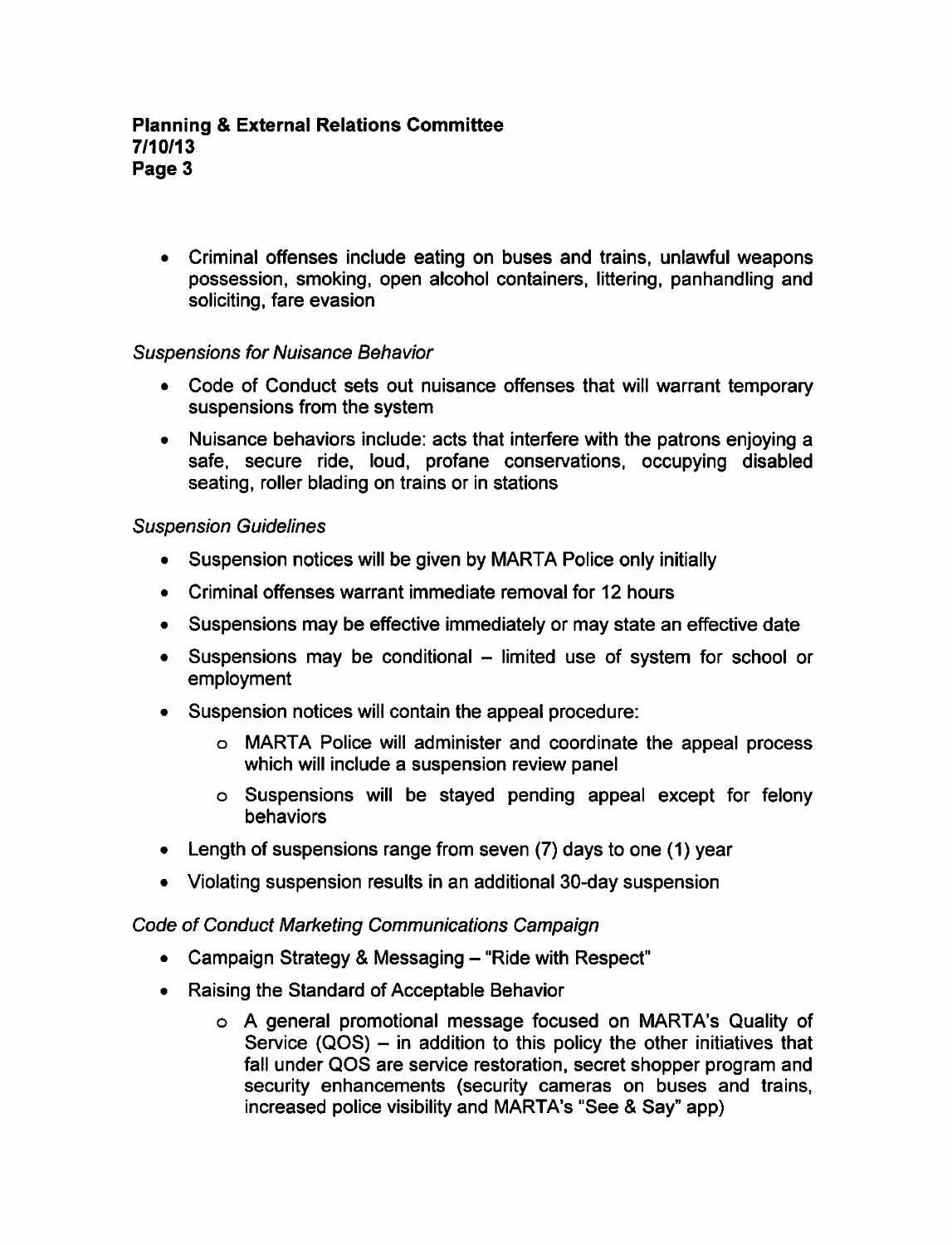The other message will be informational and targeted to existing customers and employees providing information on policy, procedures and penalties

# Message Outreach

- All MARTA customers and non-riding public
- Specific target audiences including senior and disabled community, multi cultural groups, schools and community groups
- Stakeholders including government and political leaders, business leaders, community and faith-based leaders (NAACP, Concerned Black Clergy and SCLC) and MARTA partners (including TMA's, Pass Partners, University K-12, bulk customers and organizations participating in homeless programs
- News Media

# Campaign Elements

- Marketing Collateral
- MARTA Publications
- Newspaper Print Advertising
- Radio Advertising and Interviews
- Transit Promotions
- Social Media Videos
- Press Release And Press Briefing

# Events and Community Outreach

- $\bullet$  Meet MARTA Days  $-$  Launch
- Community Meetings
- Community Bus outreach
- Community Events & Festivals
- GM/CEO meetings with School System Administrators to inform and engage
- Work with schools to communicate the program to parents and students
- Work through the MPD school contracts to get the message out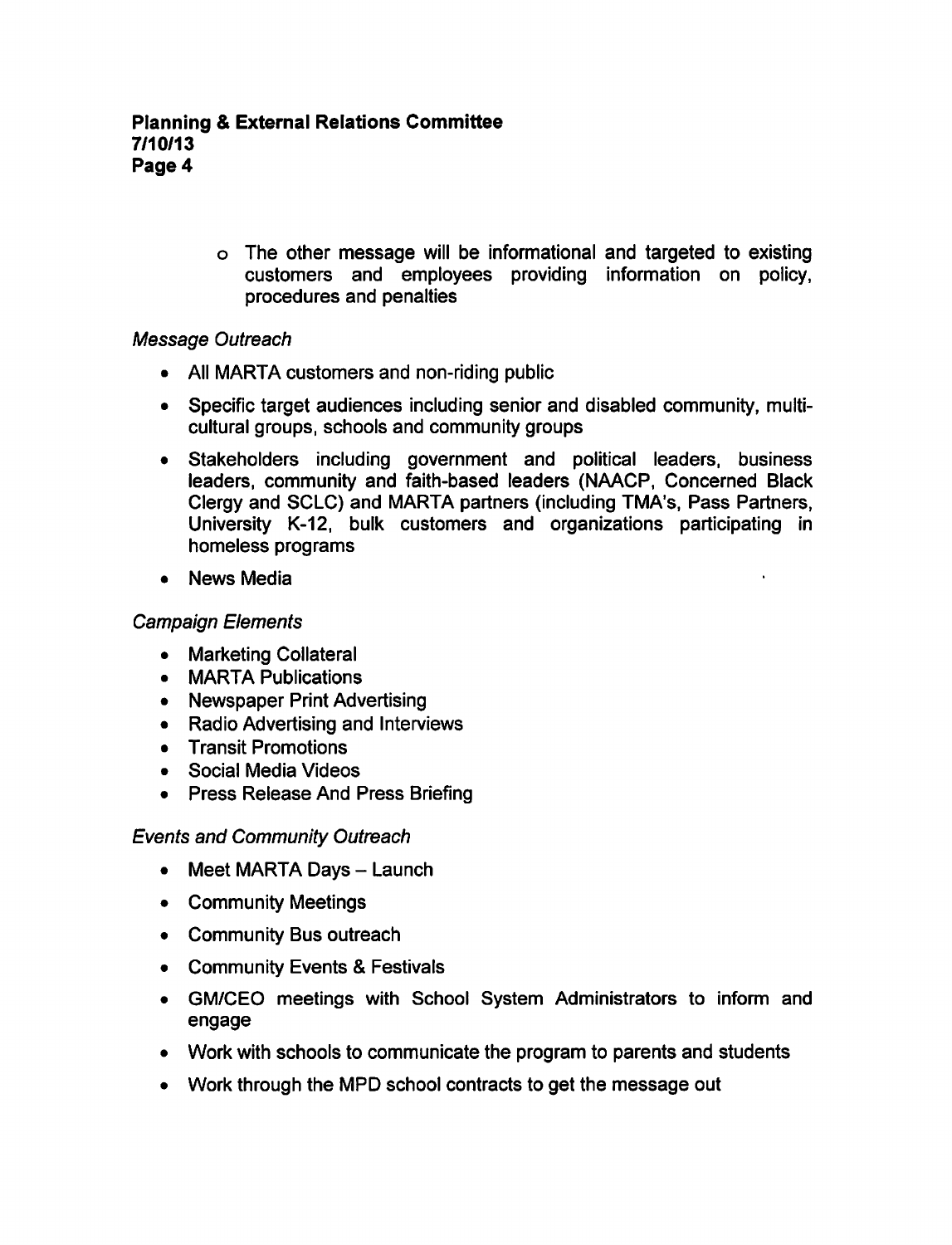### Planning External Relations Committee 7/10/13 Page 5

• Work with Court systems  $-$  City of Atlanta, DeKalb County and Fulton **County** 

# Evaluation Measures

- Reduction in number of customer complaints relating to the behaviors outlined in the policy
- An increase in annual QOS survey satisfaction ratings
- Positive feedback from frontline employees
- Increase in visitors to www.itsmarta.com
- Increase in ridership
- Additional positive MARTA presence/discussions on social networking sites

# Campaign Timeline (60 Days)

- Planning & External Relations Committee Briefing  $-$  July 10
- Community Outreach  $-$  July/August 2013
- $\bullet$  Board Approval  $-$  September

Mr. Durrett asked how will MARTA ensure the effectiveness of the suspensions.

Mrs. O'Neil said staff is working through the details but those people will be identified – their pictures will be posted.

Mrs. McClendon added that fare evasion is against the law  $-$  this policy addresses behavior that people find offensive.

Chief Dunham said MARTA wants to let offenders know that their behavior is unacceptable and action will be taken.

Mr. Ashe asked if violating a riding suspension is a crime.

Chief Dunham said no, but it is against the policy. MARTA will then take the next step.

Mr. Ashe said he would like for the General Assembly to take up that issue and consider making violation of a suspension a crime.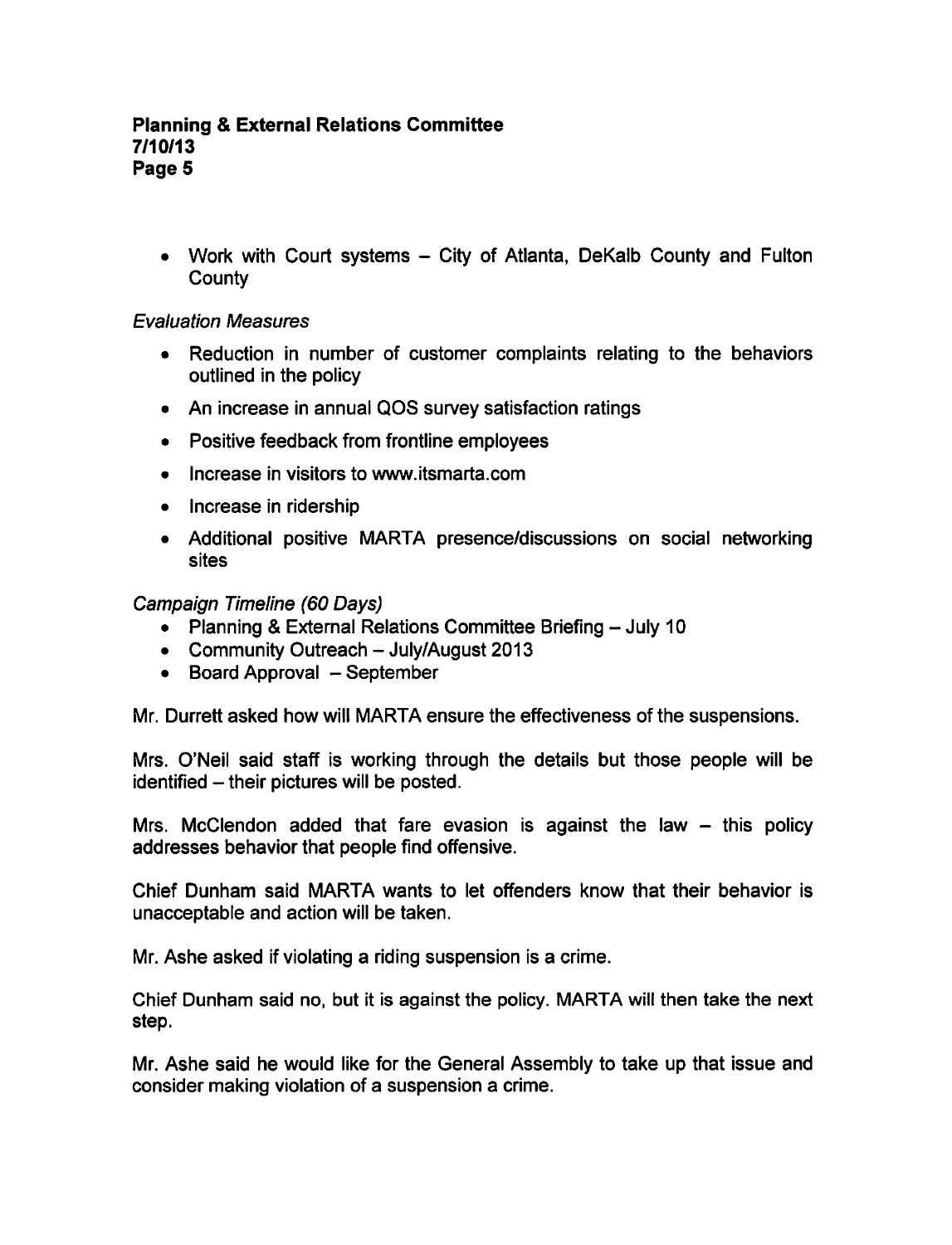Dr. Edmond concurred with the messaging. He said MARTA needs to encourage people to download the apps. It would be ideal if every railcar posted signage to inform riders of a specific number to text to identify problems and within two stops MARTA Police is there. Being able to discreetly text a number would make people feel safer. He added that should also take a look at what other agencies are doing.

Mr. Durrett said that he downloaded the app. He added that he has used it on two separate occasions and MARTA Police's response was prompt and effective.

Mr. Ashe said signage regarding the app and railcar numbers needs to be prominently placed throughout the railcars.

Mrs. Jinadu-Wright said Marketing has a text message function underway with the Department of Technology. The Authority also has another project being developed that will allow riders to access Wi-Fi from any point on the system so they can use the app or send a text.

Mr. Parker said San Antonio and Charlotte transit agencies' Code of Conduct policies yielded dramatic decrease in crime. It is critical that this is successful.

Mrs. Butler asked how is MARTA reaching out to the business community.

Mrs. McClendon said that conversations have already started. Now that the information has been presented to the Committee, staff can go back out with more details.

# Briefing -1-20 East Transit Initiative

Ms. Sidifall briefed the Committee on the I-20 East Transit Initiative.

# **Background**

- $\bullet$  MARTA Board adopted LPA April 2012
- Initiated Environmental Review Process
	- Studies underway to evaluate potential impacts and benefits to the social, natural, cultural and physical environment
		- Environmental Assessment being developed for Bus Rapid Transit (BRT) component of the LPA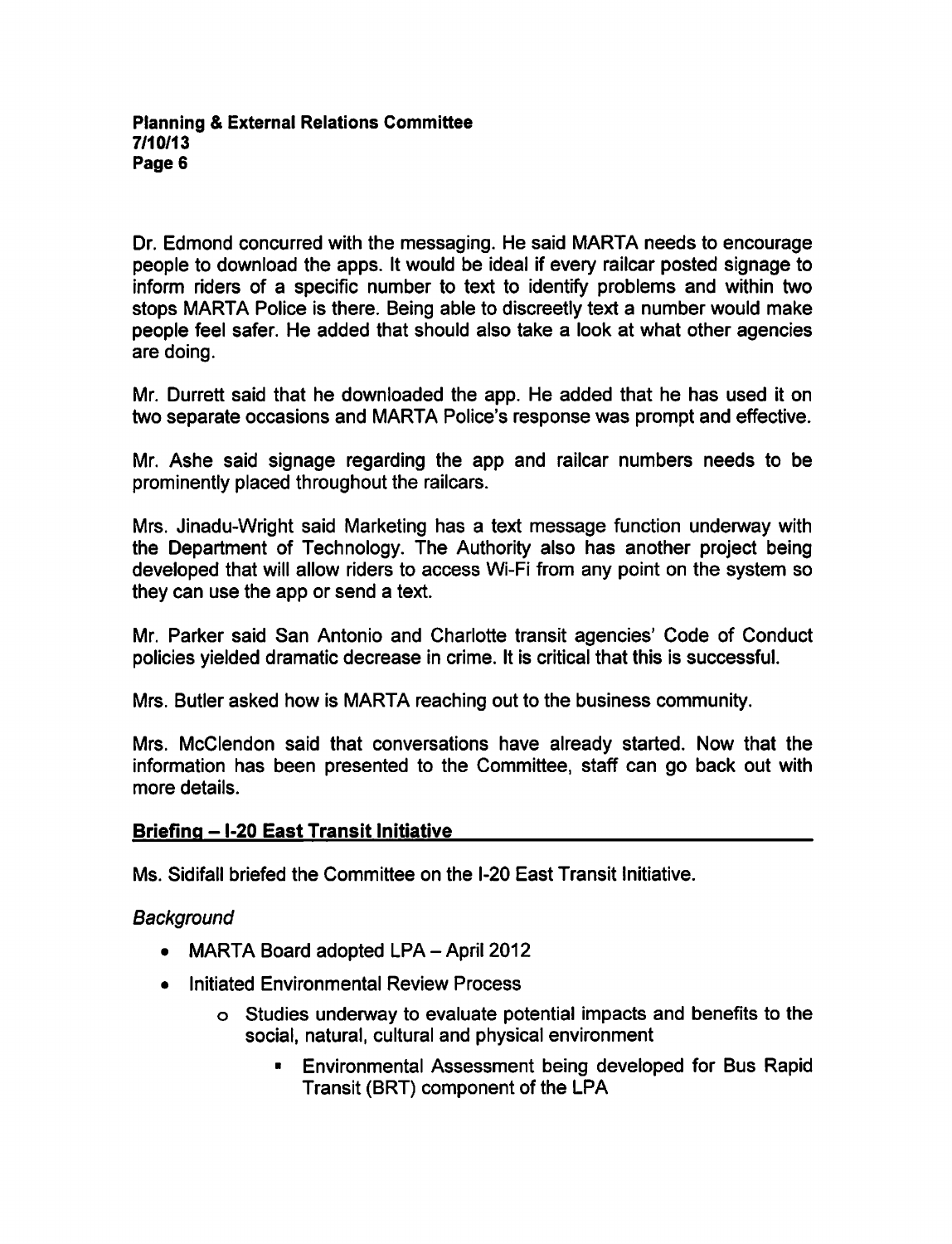- Environmental Impact Statement (EIS) being developed for Heavy Rail Transit (HRT) component of the LPA
- Conducted Feasibility Assessment of Upgrades to LPA BRT Components
	- No feasible new alignments were identified
	- BRT conversion to LRT operations would involve significant impacts to traffic, physical environment, historic/cultural resources, neighborhoods and surrounding community
	- $\circ$  Cost implications approximately \$1.3B additional Capital Costs and \$7.4 annually to Operating & Maintenance Costs
- MARTA Board has directed staff to review options to move the project forward given that environmental studies are close to completion and lingering concerns around the conclusion of the Feasibility Assessment

# Potential Options

- Option 1
	- $\circ$  Continue moving the project forward as currently planned  $$ development of HRT and BRT
	- Pros
		- No impacts to scope, schedule and budget of current environmental studies
		- Continues implementation of lowest cost alternative; utilization of existing MARTA infrastructure
		- Avoids construction of an expensive and complicated connection into Downtown Atlanta
	- Cons
		- Would not provide rail service to areas along I-20 inside the **Perimeter**
		- Would not realize anticipated economic development gains associated with rail service
- Option 2
	- Delay environmental work on the BRT component of the LPA and conduct more detailed evaluation of LRT options between Wesley Chapel and Downtown Atlanta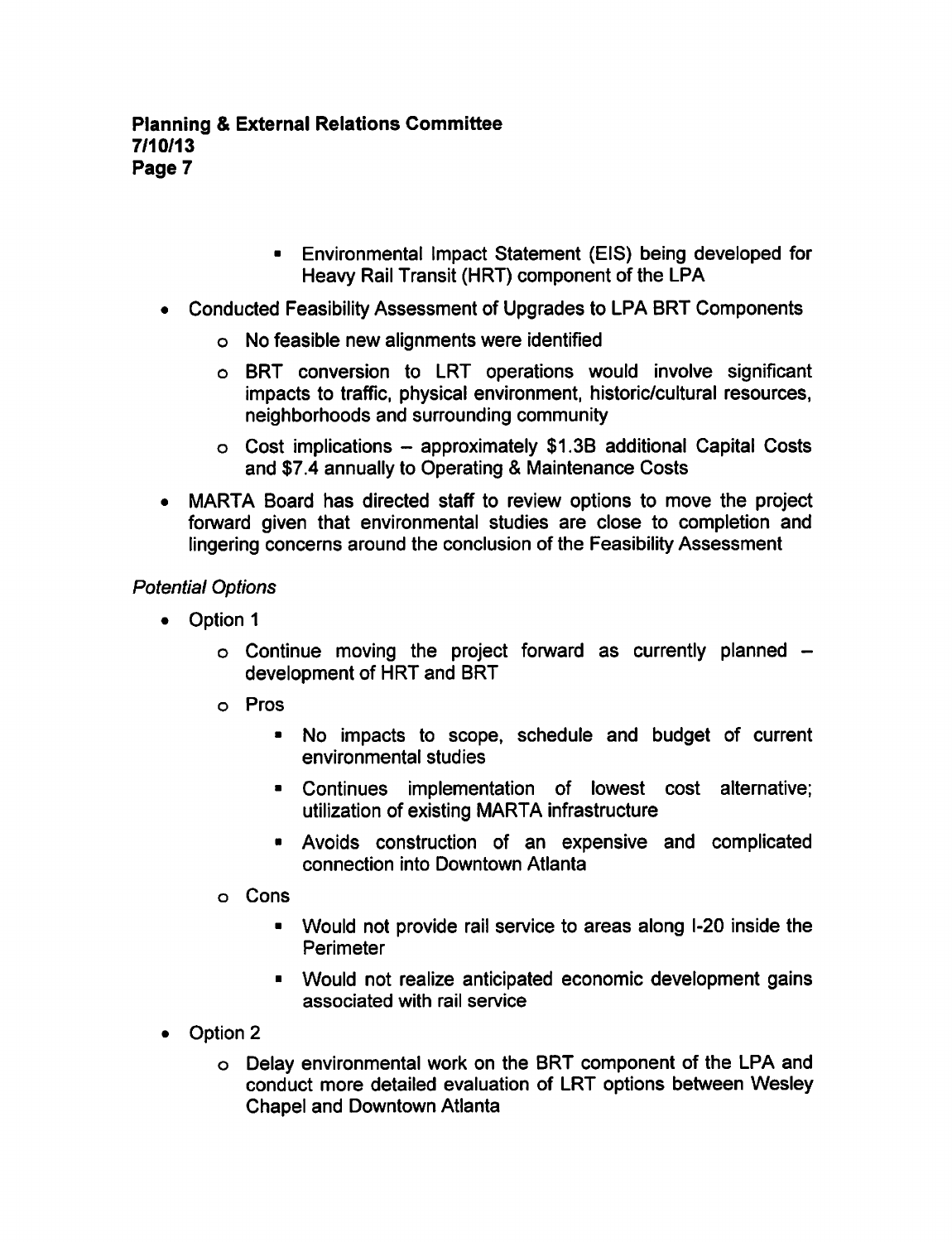- Pros
	- Continues to examine options to upgrade BRT component to LRT operations, provides rail service to areas along I-20 inside the Perimeter and realizes anticipated economic development gains associated with rail service
- Cons
	- Impacts to scope, schedule and budget of current environmental studies
	- Requires an additional \$100,000 to \$150,000 to conduct environmental studies
	- Highly unlikely that the conclusions of any additional work would be different
- Option 3
	- o Move forward with LPA and concurrently develop a process for MARTA to receive unsolicited proposals and/or MARTA develop its own RFP/RFQ process to solicit proposals for public/private partnership
	- Pros
		- Allows private sector participation in project implementation
		- Provides access to potential alternative financing sources  $\blacksquare$
		- No provisions in MARTA Act that prevent establishing such  $\blacksquare$ process
		- Allows consideration of legitimate proposals that investors have used their own resources to develop  $-$  not MARTA
	- Cons
		- TOD has a policy in place but no Authority-Wide policy or formal process for review and evaluation of proposals
		- Would require MARTA resources for the review and evaluation of proposals

Mr. Ashe asked if MARTA can require earnest money.

Ms. Sidifall said that would have to be examined.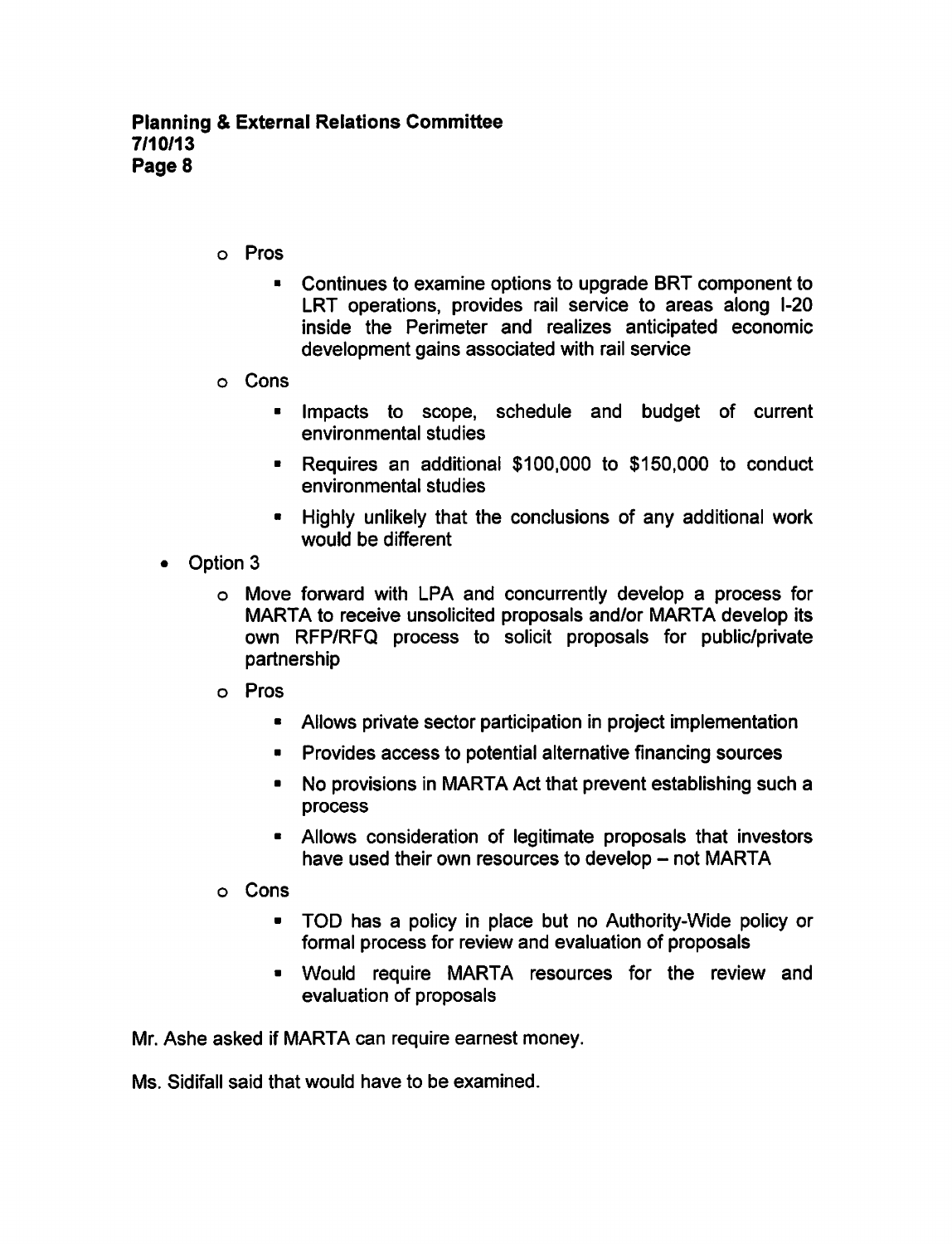Mrs. Butler asked about unsolicited proposals.

Mr. Buckley said Option 3 addresses the issue Mr. Ashe discussed. An unsolicited proposal would be expensive.

Mr. Ashe said he supports Option 3.

# Briefing – Update on Development Authority of DeKalb County Regarding Chamblee Station

Dr. Crocker briefed the Committee on Update on Development Authority of DeKalb County regarding Chamblee Station.

# **Background & Activities**

- August 2012 City of Chamblee coordination (August 13) and initial St. Joseph's communication (August 31)
- September 2012 Development Authority of DeKalb County (DADC) authorizes staff to approach MARTA regarding sale of Chamblee Lot #1
- October 11, November 1 & December 14, 2013 Meetings with DADC, developers and MARTA staff regarding clinic and integrated development with adjacent parcel
- $\bullet$  February/March 2013 MARTA Planning & External Relations Committee (February 25) and Board of Directors (March 4) authorize execution of sixmonth Letter of Agreement (LOA) with DADC on Chamblee Lot #1
- April 3, 2013 DADC coordination meeting on process
- $\bullet$  April 23, 2013 LOA signed
- May 10, 2013 Formal DADC Proposal received
- June 11, 2013 DADC/City of Chamblee/MARTA/St. Joseph's executive level meeting
- June 20, 2013 MARTA clarification letter to DADC on May 10, 2013 proposal
- $\bullet$  June 27, 2013 DADC response
- July 10, 2013 scheduled for Planning & External Relations Committee briefing/Board Work Session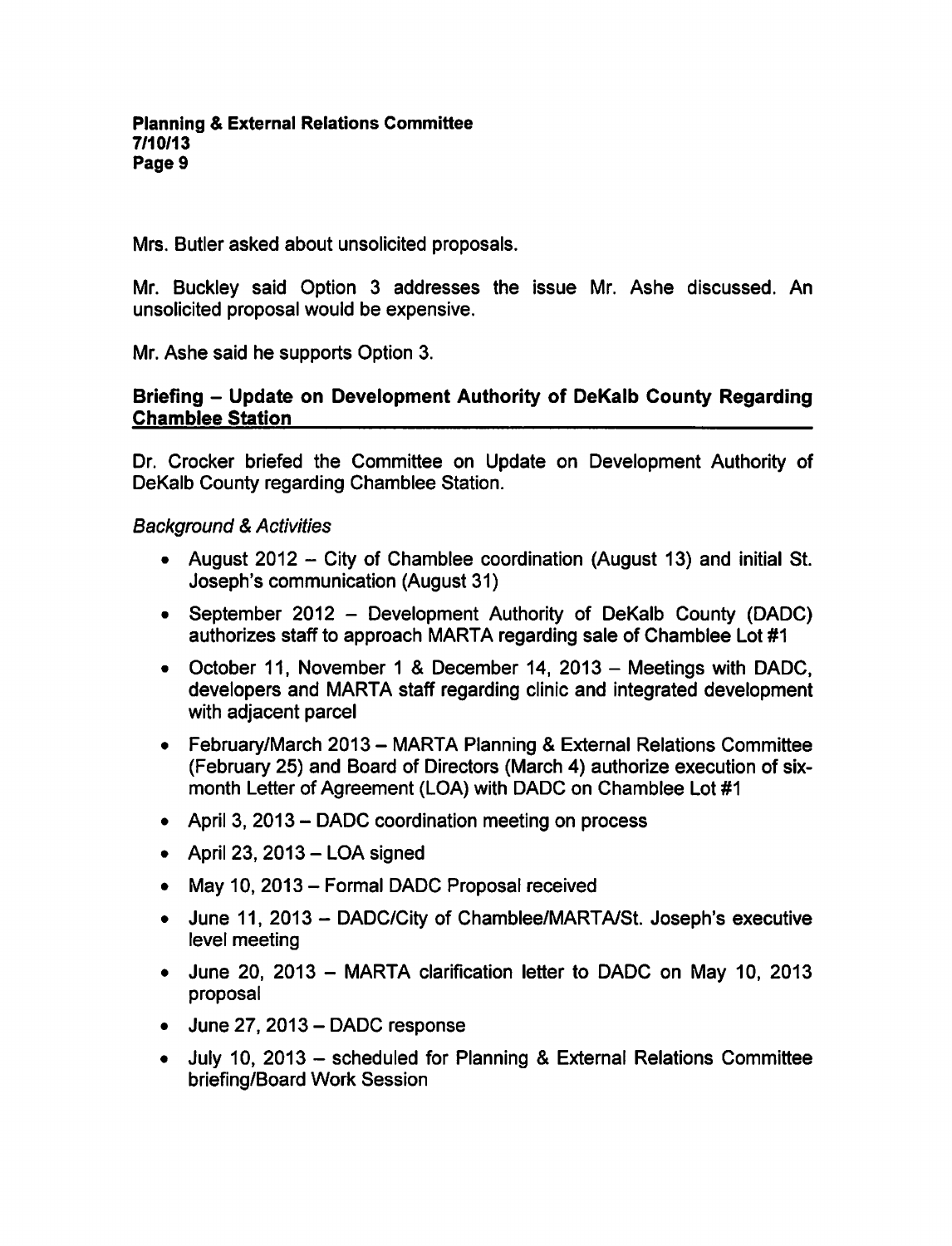# DADC Proposal Overview

- Combined Planned Unit Development (PUD) with neighboring site to north
	- 365 Market Rate Units (non-MARTA site)
	- 50,000 sq. Medical Clinic (MARTA site)
	- $\circ$  90 units Affordable Senior Housing (MARTA site)
- MARTA-owned detention pond facility utilized for both sites  $-$  may need to be upgraded
- Relocation of Peachtree-Malone Condo Association dog walk to portion of MARTA detention pond facility to allow extension of multi-use path

# TOD Guidelines/Policy Discussions Regarding DADC Proposal

- Station Typology: Chamblee is Commuter Town Center meets Station Typology Development
- Policy 1: Preference for Ground Lease  $-$  No, proposal is for a sale
- Policy 2: Station Access Hierarchy doctor's office entrance faces street, senior housing entrance does not
- Policy 3: Parking &  $TOD$  replacement parking not required; lot is closed
- Policy 4: Affordable Housing Yes, proposal meets 20% affordable housing goal through senior housing component
- $\bullet$  Policy 5: Sustainability not mentioned
- Policy 6: Intergovernmental Activity  $-$  Lot #1 and detention pond facility do not have FTA interest
- Policy 7: Station Area Planning  $-$  on-going review of proposed site plan in coordination with the City of Chamblee

# June 27, 2013 Clarification

- Senior Housing clarified is only proposed; DADC would not transfer title  $\bullet$ until development of the agreed upon density had been completed and employment reached
- Public purpose of DADC's involves including potential use of tax abatement of senior housing component payments to MARTA with details to be negotiated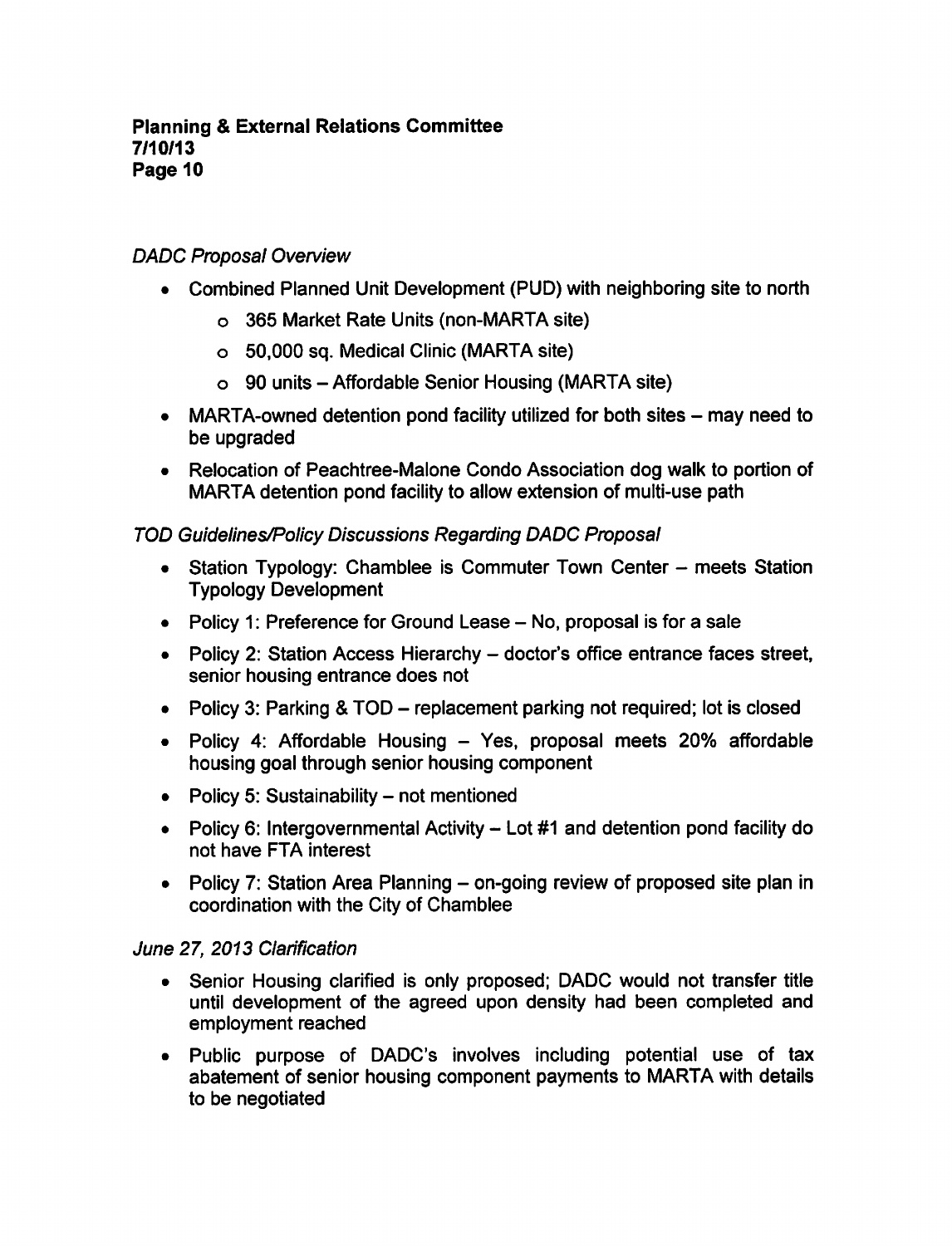Recognized further work needed on dog park swap with condo association and offer to have City of Chamblee maintain dog park on MARTA detention pond facility

# **Options**

- Option  $1 -$  Accept May  $10<sup>th</sup>$  proposal and sell the Fee Simple Title to DeKalb County (DADC)
	- Would require hydrology study to identify upgrades needed to detention pond facility
	- Would require land swap for dog park to be placed on MARTAowned detention pond facility
- Option 2 Sell Fee Simple Title with formalization of June 27, 2013 DADC response
	- Formal agreement with DADC on Tax Abatement and Development Guarantees based on June 27<sup>th</sup> letter
	- Obtain commitment for senior housing
	- Agreement can be developed concurrently with sale
- Option  $3$  Reject the Proposal
	- Guidance from MARTA Board of Directors on whether to continue with preparing for sale of Chamblee Lot #1

Mr. Parker said time has been set aside during today's Work Session to discuss this in further detail.

Mr. Ashe asked Legal what confidential information has been prepared.

Mrs. O'Neill said the information is more appropriate for an Executive Session.

Mrs. Butler said whether the Board approves this, or not, the parties involved need as much information as possible. It is important for the Authority to continue to revise the process.

Mr. Parker said staff would be putting forth a recommendation for approval in August.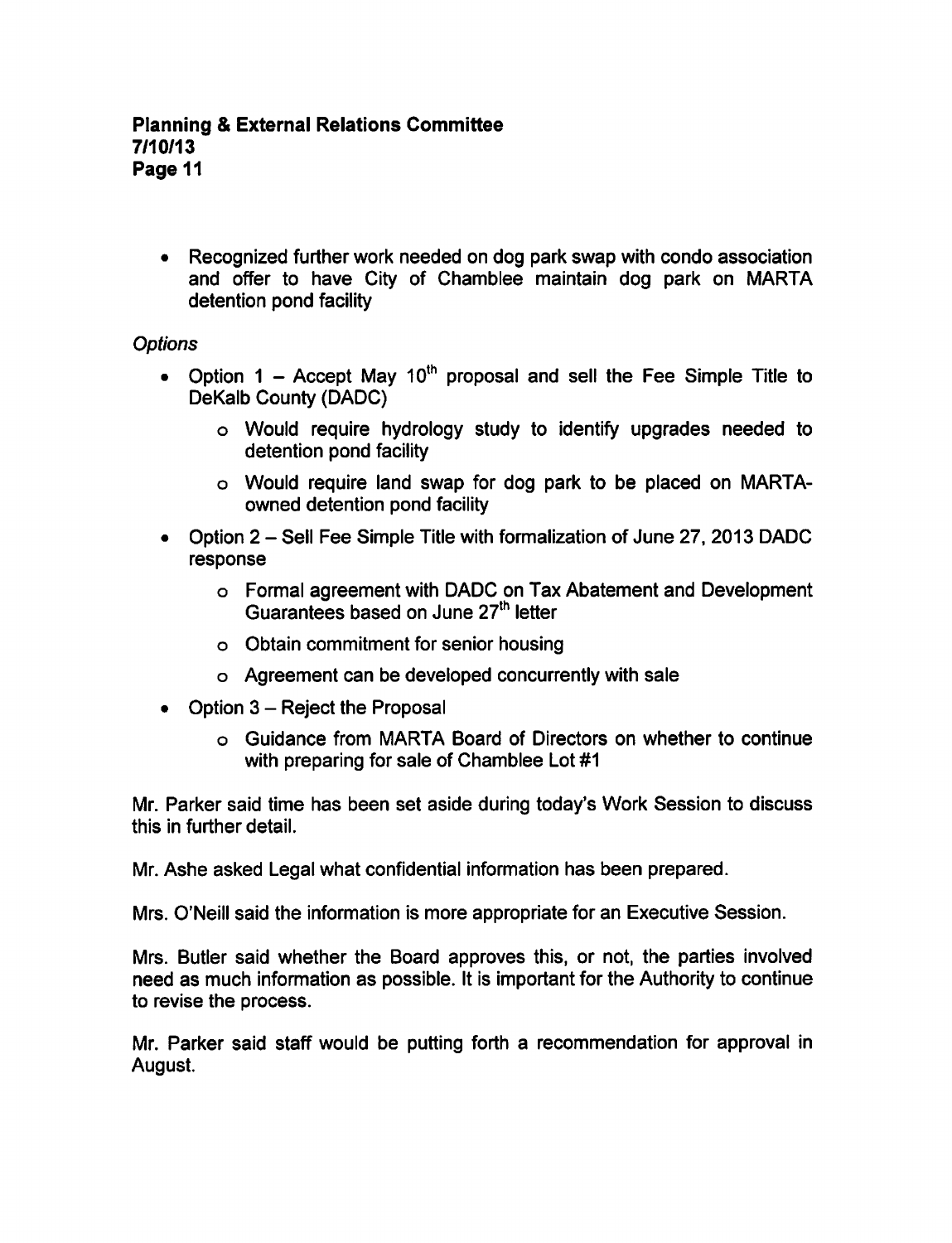Mr. Ashe thanked the City of Chamblee representatives for attending the Committee meeting.

# Briefing – FY13 3rd Quarter Ridership

Mr. Thomas briefed the Committee on FY13, 3<sup>rd</sup> Quarter Ridership.

- FY 2013 third quarter ridership was 3.9% lower than for the same period in FY 2012  $-$  since ridership was expected to increase 1.2% from the previous year, the effect was to leave boardings 5.0% short of the forecast
- $\bullet$  In a similar manner, passenger revenue directly associated with boardings (that is, excluding media fees) fell by 5.8% from the third quarter of FY 2012 to the third quarter of FY 2013 and was 5.0% less than projected
- The average fare per boarding, which takes into account free transfers and various forms of discount, was \$1.0330 for the third quarter
	- This was about 2.5 cents lower than for the first six months of the fiscal year, which can be attributed to a portion of the March 2013 passenger revenue being booked in April
- For the months of January through March 2013, Rail ridership declined 5.1% from the same period a year earlier and Bus ridership dropped 2.5%, while Mobility ridership experienced a 0.5% increase
	- Against projections for the quarter, Rail ridership was 6.4% low, Bus boardings were 3.4% low and Mobility trips were 6.2% low
- Average weekday ridership declined 3.2% during the third quarter of FY 2013 compared to the same quarter a year ago  $-$  it was adversely affected by the loss of one weekday (due to the leap year in 2012), poor weather in March and the presence of the Easter holiday in March this year (as opposed to in April last year)
	- Average Saturday ridership dropped 1.7% while average Sunday ridership rose 1.8%; the latter was helped by the Atlanta Falcons' two playoff games in January compared to only one last year
- Special event ridership was nearly unchanged from a year ago during the third quarter